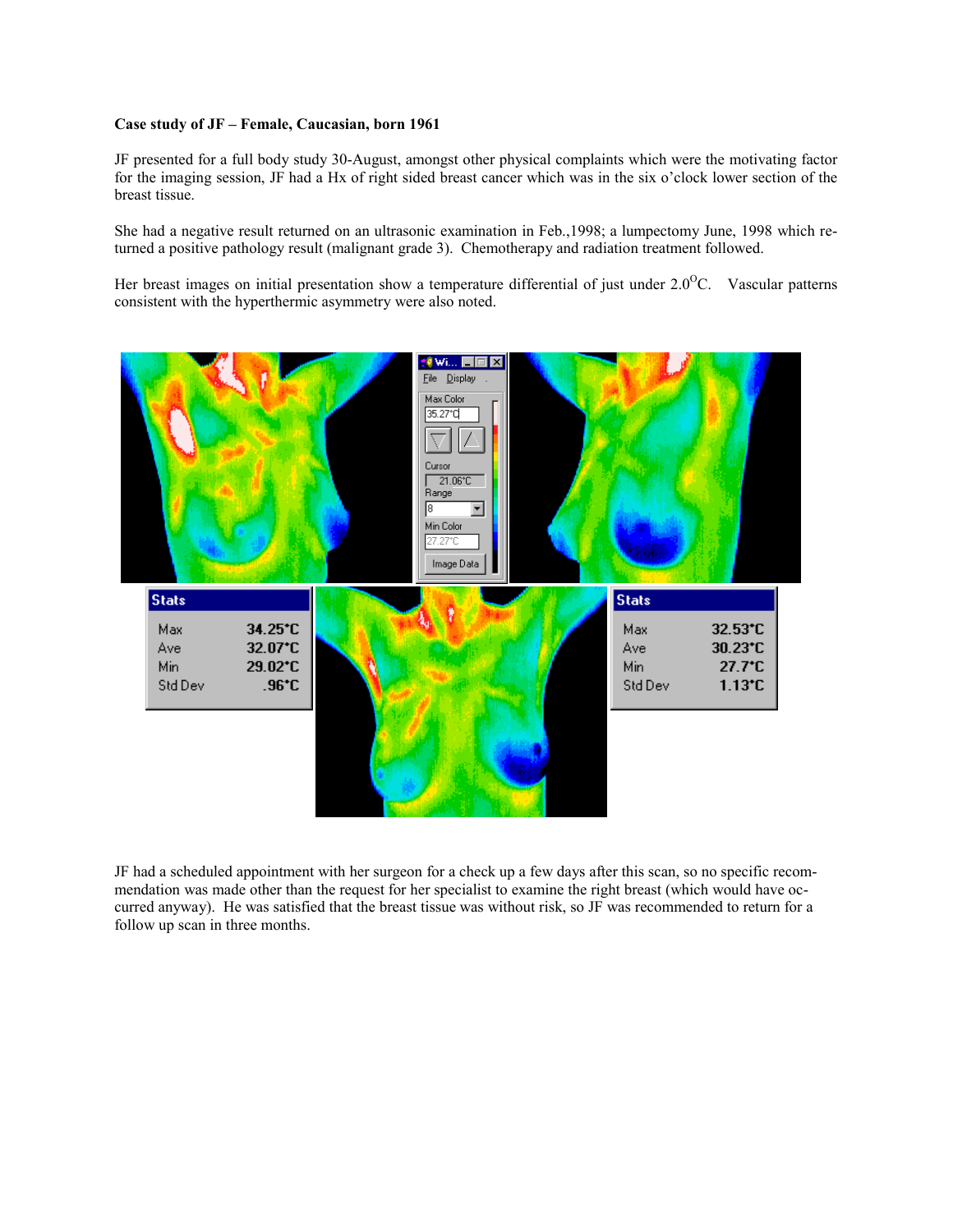

*Above* - This series was taken on the  $11<sup>th</sup>$  of November, 1999, and reveals a reducing visible vascular pattern and reducing temperature asymmetry, with a difference of <1.0OC average temperature *Below -* The last series was taken on  $6<sup>th</sup>$  of March, 2000, and shows the reduction in the visible vascularity in line with the previously noted reductions.